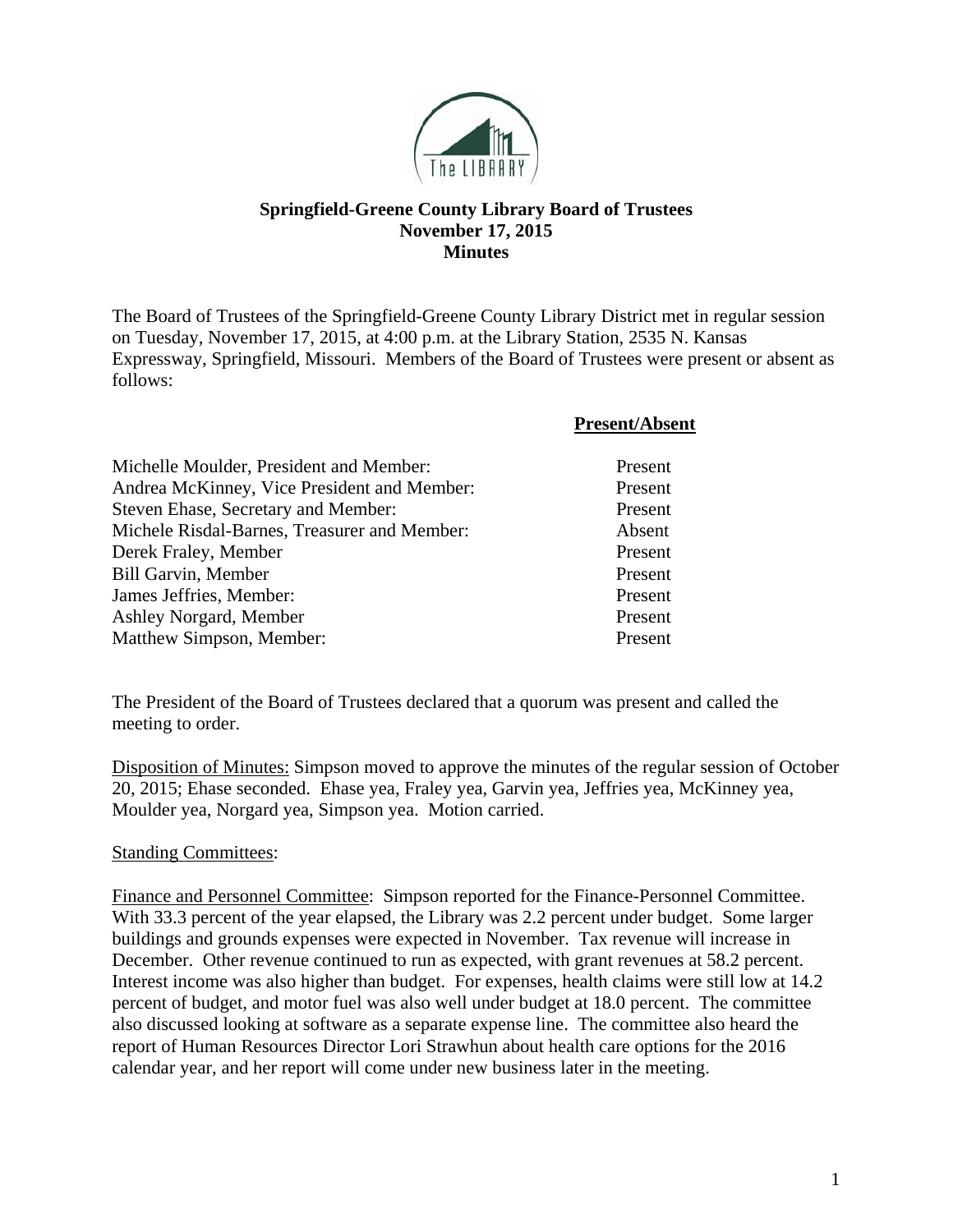Buildings and Grounds Committee: Garvin reported for the Buildings and Grounds Committee.

- Awnings were constructed for staff entrances at the Library Station and the Library Center for protection from the weather.
- Flooring was replaced in the Collection Services Department at the Library Center.
- The staff parking lot gate at the Library Center has been replaced.
- Two more new HVAC units have been installed at the Library Center as scheduled.
- The Strafford Branch library was presented with the opportunity to lease an additional 1,250 square feet, which would take it from 2,500 square feet to 3,750 square feet. The increase in the Strafford Branch rental costs would be about \$8,000 per year, with a persquare-foot cost decreasing from \$10.65 per square foot to \$9.26 per square foot. If approved, the Library would use the space for a meeting/conference room and individual study rooms. Infill costs would be about \$1,500 to \$2,500. The proposed new lease would be a three-year contract with options to renew three times for three-year terms each. The proposed new lease would be effective January 1, 2016. Garvin moved to approve the Buildings and Grounds committee's recommendation to acquire the additional space and execute the new lease at the Strafford branch; McKinney seconded. Ehase yea, Fraley yea, Garvin yea, Jeffries yea, McKinney yea, Moulder yea, Norgard yea, Simpson yea. Motion carried.

Report of the Director:

- The Friends fall book sale total was \$147,337.21, or 13 percent higher than their record high at the spring sale of \$129,940.14.
- The Hospice Foundation of the Ozarks, Inc. approved a grant of \$39,684.08 for the Educational Series on End of Life Issues. A formal announcement of the grant award will be made at 2:00 p.m. on December 3 at Twin Oaks Country Club.
- The Library was named a Library Journal Star Library again for 2015. The Library is a three-star library in the category of \$10 million – \$29.9 million budget. The four criteria are 13.3 circulations per capita, 7.3 visits per capita, 0.5 program attendance per capita and 1.9 public Internet computer use per capita.
- Library Center Reference Associate Anna Mattonen was accepted into the 2016 class of the American Library Association Emerging Leaders. This is a leadership development program for new library professionals.
- The Library entered into a new partnership with Mercy Hospital libraries. The Mercy Van K. Smith Community Health Library is now a satellite location for the district. SGCL cardholders may now pick up holds and return materials there. New patrons may register for an SGCL library card at Mercy's library. Mercy library users may return materials at any SGCL book drop. This is a first step in supplying more pick-up and return locations as requested in the public user survey.
- The Library was offered a chance to participate in the TumbleBook Library-School Partnership pilot program. The pilot will run from mid-November through March 31 and will provide access to the TumbleBook Library at area schools at no charge to the Library or the schools.
- The Creative Foundry is closing at the end of November. The Park Central Branch had been renting space next door in the foundry building, which provided access to office space, a conference room and a break area for staff.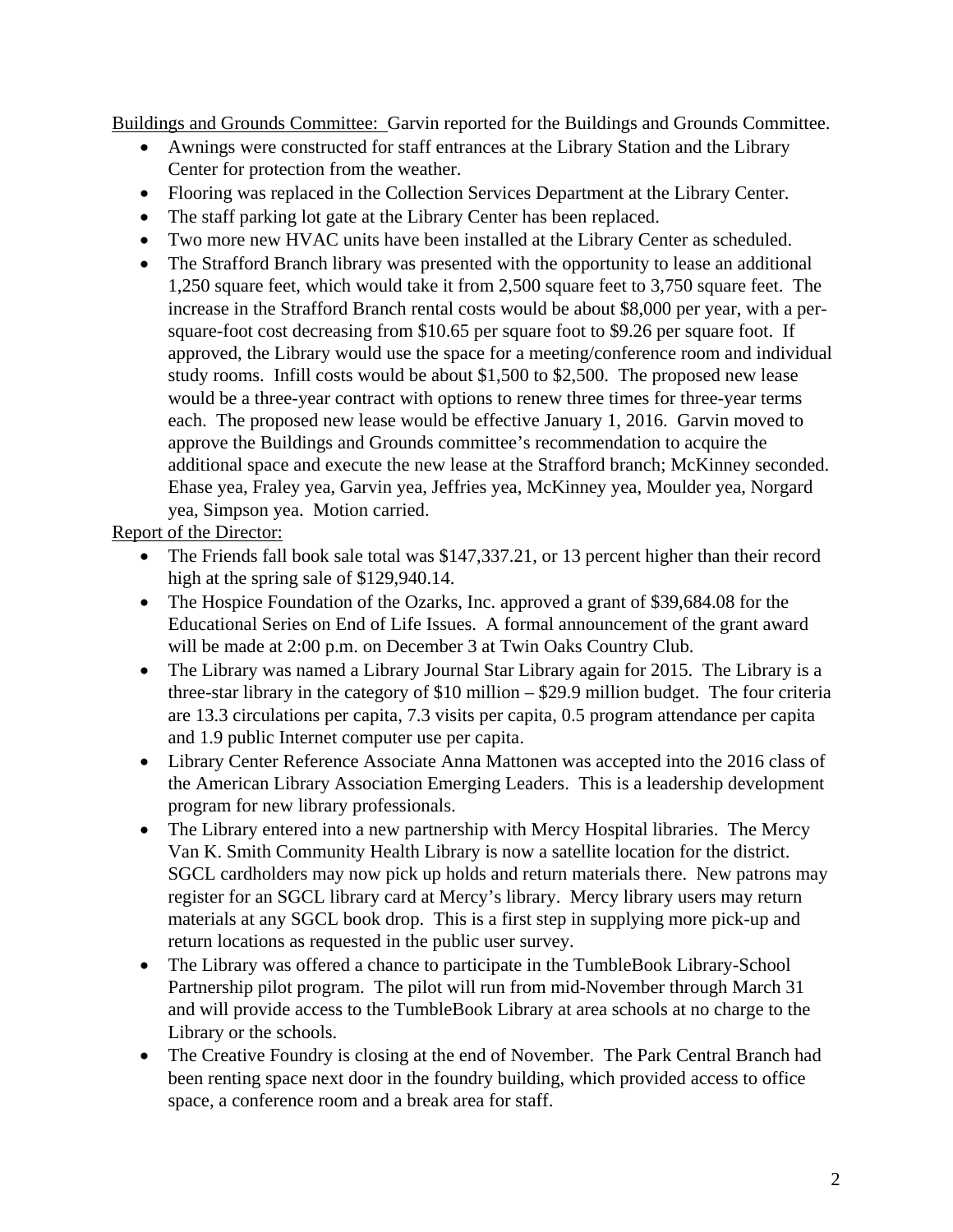- Remington's on Republic Road is closing at the end of December and will be put on the market. The Friends of the Library have been renting Remington's for their book sales for the last several years. The Friends put together a task force to look for a new location for the book sales, and signed a contract with the E-Plex at the Ozark Empire Fairgrounds to have the April and October 2016 sales there.
- On October 28, several staff traveled to Lawrence, Kansas to tour their new library building and discuss their capital fundraising campaign. Their outreach librarian stopped the group to tell them what a great job Allison Eckhardt and Jessica Pecoraro did with their recent presentation to the Association of Bookmobile and Outreach Services Conference.
- There will be a "Tour of Italy" wine tasting and appetizer pop-up fundraiser event for ReNew Brentwood at 5:30 p.m. on December 9, 2015 at the Brown Derby International Wine Center. Tickets are \$50, with \$25 of each ticket sold going to the ReNew Brentwood capital campaign.
- The proposed tax abatement for a new fraternity house passed, in spite of opposition expressed by some public entities. Cooper plans to address the issue at a future Community Leadership Forum meeting.
- Cooper reminded the board of changes in the meeting schedule: the Buildings and Grounds Committee will meet on Friday, December 11 at 10:00 a.m. to 12:30 p.m. to hear presentations from two finalists for the general contractor job at Brentwood. The locations for Buildings and Grounds Committee meetings were also updated in anticipation of the closing of the Brentwood Branch for renovations.
- The Wesenberg Trust was settled and a check was deposited to the Library and then written over to the new Wesenberg Trust Fund at the Community Foundation of the Ozarks. The money is restricted to the purchase of books and magazines, and the Library will receive an annual distribution each December.
- The audit was not on the agenda for presentation and approval because of delays in the LAGERS reporting for the new GASB 68 requirements. It should be ready for presentation in December, although lead auditor Rob Rebmann will not be able to attend. He will send the firm's audit supervisor and a summarizing memo, along with contact information for himself, should the board have any questions.

Foundation Update: The Mimosas and Mistletoe brunch netted about \$5,000. Since the September 20, 2015 public phase kickoff, the Foundation received \$11,720 eligible for match from the Friends. Jewel Schweitzer has agreed to donate an additional \$430,000 in order to reach the \$1.2 Million to achieve naming rights for the renovated building. It is a verbal pledge only. The Foundation will hold a gala event on April 23 and has a bid in with an author. They are waiting to hear back from him.

New Business: Human Resources Director Lori Strawhun presented the employee health care plan options for the 2016 calendar year. The Library has had the current carrier for six years. The ancillary plans such as life insurance and long-term disability have been with Lincoln and had a two-year rate guarantee, but dental was raised by 20 percent, so a switch to Delta Dental was recommended. Part-time employees will see a 16 percent increase in premiums and will lose the lifetime deductible feature. Under the current plan, medical was at about \$950,000, and